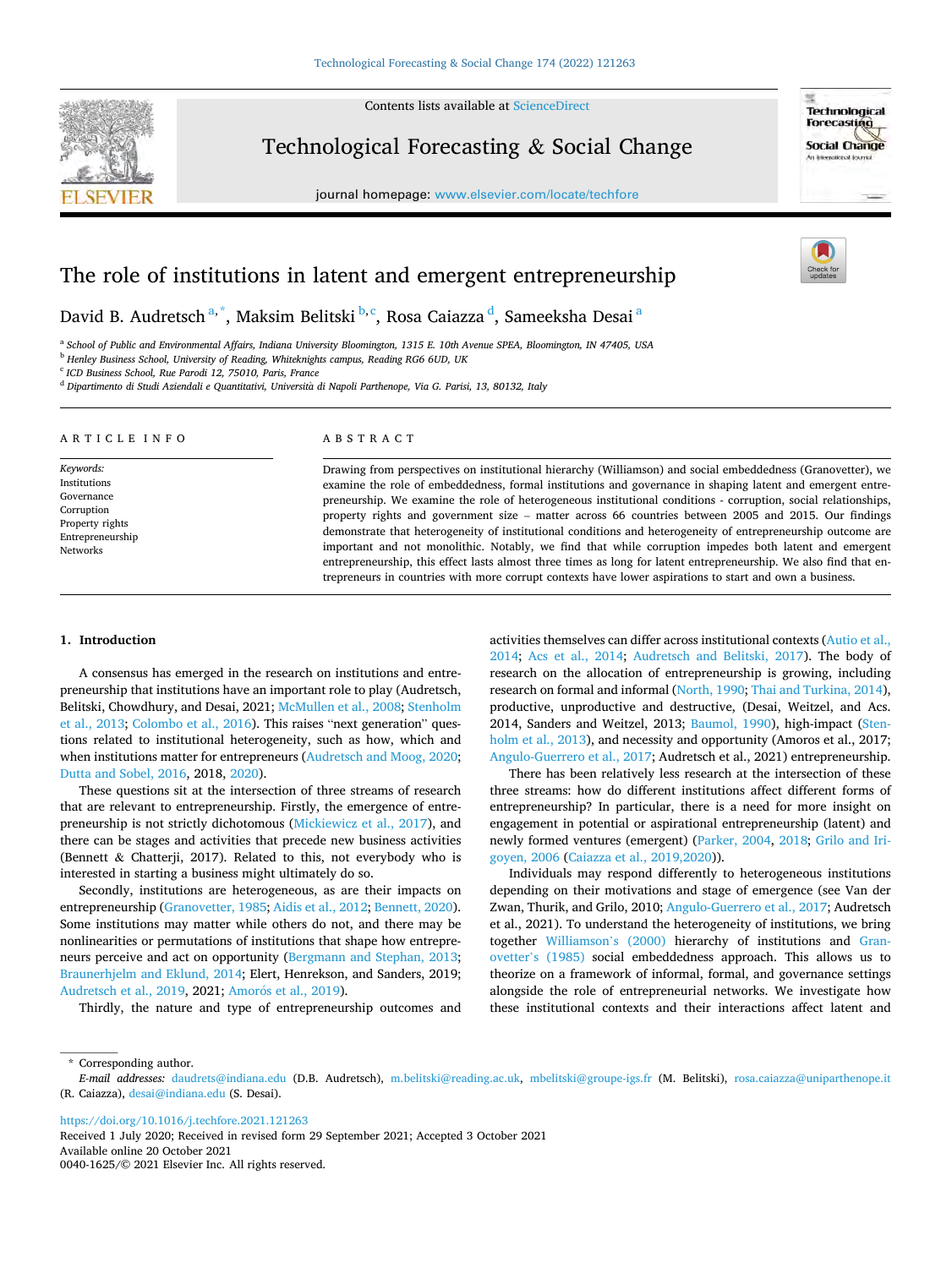emergent entrepreneurship using longitudinal data from 66 countries over the period 2005-2015. Our findings demonstrate entrepreneurship stages can be affected in different ways by specific institutional settings, and by the interplay between institutions.

In doing do, we respond to calls to study a variety of institutions to understand entrepreneurship [\(McMullen et al., 2008](#page-11-0); [Estrin et al., 2020\)](#page-11-0) and a need for more fine-grained analysis of institutional context (see [Estrin et al., 2013;](#page-11-0) Audretsch et al., 2021). We make several contributions to research on entrepreneurship and institutions. Firstly, we bring together social relationships ([Granovetter, 1985\)](#page-11-0) with an economic hierarchy of institutions [\(Williamson, 2000\)](#page-11-0). We study the effects of heterogeneous institutions to answer questions about how and which institutions matter [\(Dutta and Sobel, 2020](#page-11-0); Audretsch et al., 2021). We address the role of government size and property rights, conditional on changes in informal institutions (corruption). Secondly, we consider the heterogeneity of entrepreneurship outcomes and how they may differ and respond to institutions. Our examination of latent and emergent entrepreneurship adds to growing research on the allocation of entrepreneurship, which has largely studied entrepreneurs who have already taken action [\(Baumol, 1990](#page-11-0); [Stenholm et al., 2013;](#page-11-0) Desai et al., 2014; Sanders and Weitzel, 2014; Amoros et al., 2017; Audretsch et al., 2021).

In the next section, we discuss the relevant literature and our hypotheses. In the third section, we discuss our data and method, followed by findings, discussion and conclusions.

## **2. Literature and hypotheses**

Although entrepreneurship is often treated as a binary outcome – that an individual either owns a business or does not – this treatment does not reflect the complicated process (see [Minniti and L](#page-11-0)évesque, [2010\)](#page-11-0) and full spectrum of entrepreneurial engagement. The challenges facing potential or aspiring entrepreneurs and the challenges facing existing entrepreneurs can differ in type and magnitude [\(Looze and](#page-11-0)  [Desai, 2020\)](#page-11-0), and individuals may be interested in starting a business long before ever taking action to do so (and may never do so).

Latent entrepreneurs represent the pool of potential future entrepreneurs whose future decisions to start a business have important consequences for economic dynamism. While latent entrepreneurs could go on to start the intended business, they could also decide to abandon their plans to do so. Emergent entrepreneurs represent the newest group of entrepreneurs, and their actions and outcomes are not only reflective of current conditions but can also serve as a signal to latent entrepreneurs about the business ownership experience and challenges. Research thus far has focused on emergent entrepreneurship, with little attention being paid to latent entrepreneurship (Caiazza et al., 2020) $^1$ . The topic we address therefore reflects a gap in the literature and is an important policy question.

## *2.1. The role of institutions*

Institutions affect entrepreneurial decision-making ([Aidis et al.,](#page-11-0)  [2012;](#page-11-0) [Autio et al., 2014;](#page-11-0) [Webb et al., 2020\)](#page-11-0) and incentives to start a business and engage in value-adding activities (Amorós et al., 2019), as well as switching [\(McMullen et al., 2008](#page-11-0); [Gohmann, 2012\)](#page-11-0) and transaction costs [\(Coase, 1937](#page-11-0)). Considerable research shows that the structure, size and quality of institutions – which represent explicit and hidden rules that influence economic exchange ([North 1990](#page-11-0), [2005](#page-11-0); [Williamson, 2000](#page-11-0)) – shape the context in which entrepreneurs and organizations operate ([Baumol, 1990](#page-11-0); [Scott, ,1995,2001](#page-11-0); Elert et al., 2019; [Audretsch et al., 2019\)](#page-11-0).

[Williamson \(2000\)](#page-11-0) identifies four levels of institutional settings.

Embeddedness (level one) reflects informal institutions, such as norms and customs [\(North, 1990\)](#page-11-0), which he considers are "noncalculative" and develop spontaneously. Embeddedness and informal norms can shape how people think about entrepreneurs as well as how they perceive and respond to other individual, legal and administrative factors (Anokhin and Schulze, 2009). For example, corruption can be deeply rooted in the economy and difficult to change [\(Nielsen 2003](#page-11-0); [Baumol, 1990](#page-11-0)). In addition to influencing entrepreneurship directly, the embeddedness level can also adapt to other conditions in the institutional environment. When thinking about embeddedness and norms, we also consider [Granovetter \(1985\)](#page-11-0), who argued that social relations at the micro level are important for incentives that drive entrepreneurship. These relationships can be important crucial in shaping norms and shared contexts among people, providing channels for information sharing. We therefore also consider the role of networks and relationships that can matter for entrepreneurship.

The formal institutional environment (level two) refers to the rules of the game, including those in the bureaucracy, judiciary, and polity ([Williamson, 2000](#page-11-0)). Formal institutions mandate the requirements for entrepreneurship and provide guidance on what entrepreneurs can do to obtain a specific result. For example, a latent entrepreneur who decides to take the action of registering a limited liability company will have specific guidelines from the appropriate authority on the documents needed, steps in the process, and filing costs. The system of property rights defines ownership of assets and also how profits are appropriated, and in this way shapes incentives for entrepreneurship (see [Acemoglu](#page-11-0)  [and Johnson, 2005](#page-11-0); Fogel et al. 2006). For example, insecure property rights can increase uncertainty about being able to keep the gains from business ownership (see Desai et al., 2014).

Governance (level three) refers to the "play of the game", which relates to transaction costs. This is important because even when there are rules, they may not tell the full story, as different countries may vary in their ability to enforce and implement the rules. For example, public administration capabilities can shape whether and how rules are acted upon. Registering property may be subject to guidelines which are well designed, but a government may not have the capability to staff, monitor, and manage them. Government size can serve as a type of knowledge filter for entrepreneurial ideas [\(Audretsch and Keilbach,](#page-11-0)  [2008\)](#page-11-0) which generates additional costs to entrepreneurs through a variety of mechanisms.

[Williamson \(2000\)](#page-11-0) points out that formal institutions and governance (levels two and three) can be treated together as regulatory institutions, but for our purposes we treat them separately in line with the explicit layering in his framework. We are interested in disentangling rules from the capability to govern based on those rules.

Resource allocation and employment (level four) relate to incentive alignment, such as employment, pricing and quantities. These settings are important because they reflect the allocation of resources, including entrepreneurial talent, to various activities; the three levels of institutions can influence resource allocation by entrepreneurs and entrepreneurial decision-making about value creation.

Williamson's hierarchy of institutions offers a theoretical framework for institutional influences on entrepreneurship which also allows us to consider social relations in the line of [Granovetter](#page-11-0)'s (1985) work. Institutions can be non-linear in their influence on entrepreneurship activities and can interact with each other (Audretsch et al., 2021). Our focus considers institutions which are social, political and economic in nature by bringing together business climate research ([Belitksi et al.,](#page-11-0)  [2016; Dutta and Sobel, 2016, 2020\)](#page-11-0) with recent work demonstrating the relevance of democratic institutions, economic freedoms and regime durability (Guerrero et al., 2017; [Audretsch and Moog, 2020](#page-11-0)).

# *2.2. Embeddedness layer: corruption and social networks, and entrepreneurship*

Corruption varies across countries in its pervasiveness and effects,

 $^{\rm 1}$  Research has also examined individuals who might be considered to be in between latent and emergent: these nascent entrepreneurs are "taking active steps to start a business" ([Van Stel et al., 2007](#page-11-0)).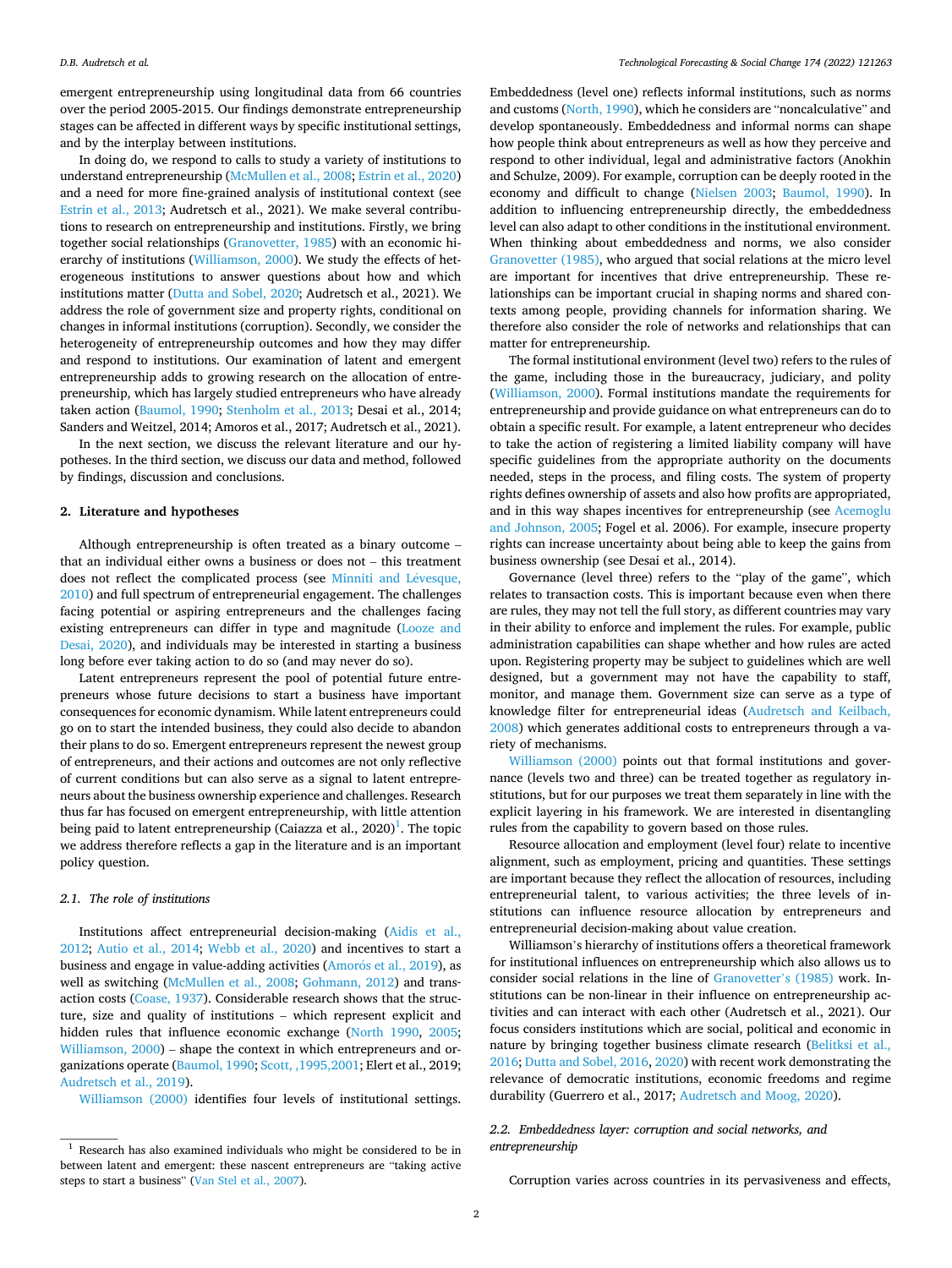and reflects the use of public office in gaining a private benefit (see [Rose-Ackerman, 2007;](#page-11-0) Mauro, 1995). People can face corruption in their daily lives as well as specifically when engaging in business-related transactions. For entrepreneurs in some countries, dealing with corruption may be embedded and assumed (see [Estrin et al., 2013](#page-11-0); Audretsch et al., 2021).

Corruption could affect people who are interested in starting a business directly by shaping how they assess potential profits and risk. These effects include diminished trust, which can increase the risk of engaging in transactions with the government. A latent entrepreneur in a highly corrupt context might not reliably know how much it will cost to start and run a business. If paying bribes is done frequently, then entrepreneurs can lose trust in formal institutions and may turn their attention to managing uncertainty due to increased cost of doing business. This can make it difficult to predict their expected profits in order to determine the feasibility of starting a business. More broadly, a high level of corruption means that funds that were meant to become public sector resources are instead diverted privately. This could lead to resource restrictions that can limit entrepreneurial opportunities and investment in infrastructure that may have otherwise been funded by tax revenues, discouraging latent entrepreneurs.

Corruption can raise the risk and cost of doing business, even if emergent entrepreneurs may engage in it, and can affect costs directly and indirectly. It redirects funds from other spending that the entrepreneur might undertake, so that those funds are not used for other purposes like growth-oriented activities in the business. While there has been debate about whether corruption might be a "grease" or "sand" for economic activities including entrepreneurship (Audretsch et al., 2021; [Dreher and Gassebner, 2013](#page-11-0), Méon and Sekkat, 2005; Shleifer and [Vishny, 2002\)](#page-11-0), the consequences of corruption transcend a single act. Corruption diverts time and effort, redirecting the entrepreneur to negotiating bribes and managing relationships with bureaucrats, instead of engaging in value creation and business activity. If a bribe can be used to achieve or facilitate an outcome, this reflects that stated rules are not the only way business is being conducted. This also means that corruption can expose entrepreneurs to a risk of continued future exploitation (see Audretsch et al., 2021). When corruption is high, emergent entrepreneurs may consider that corruption might be useful. For example, they may face short-term difficulties if their competitors pay bribes to reduce costs or gain access to resources or opportunities. However, they also face long-term disadvantages, such as a greater risk of exploitation, the effects of time and resource diversion on their ability to work on the business, and loss of trust in the systems which govern entrepreneurship (Desai et al., 2013; Audretsch et al., 2021).

The effects of corruption are therefore expected to be negative for latent and emergent entrepreneurs. We hypothesize that:

# **Hypothesis 1: Corruption discourages latent and emergent entrepreneurship.**

In line with [Granovetter](#page-11-0)'s (1985) work on the importance of social relationships in shaping economic decisions, it is important to consider social relationships when looking at embeddedness. Social networks, and business networks in particular, can help entrepreneurs find the resources required for business creation (Aidis et al., 2008, [2012](#page-11-0)) as well as via social learning ([Minniti et al., 2005](#page-11-0)). Having networks with other entrepreneurs can open up opportunities to share information, learn about resources, processes and shared questions of interest, and pathways or programs for financing (see Belitski and Desai, 2019).

Latent entrepreneurs may tap into their networks to explore the entrepreneurial ecosystem ([Audretsch and Belitski, 2017\)](#page-11-0), and access to entrepreneurial networks can help newcomers to the market obtain information about specifics (like norms, regulations, technical information, market opportunities) related to their business and industry. This can be especially important for latent entrepreneurs facing a confusing or opaque institutional context.

Emergent entrepreneurs already have relationships because of their time in business, which can give them advantages in accessing

information and opportunities. For example, emergent entrepreneurs may learn of partnership or market opportunities through other business owners, and may be able to organize their response using their existing business processes. Alternatively, entrepreneurs wishing to expand or who see new opportunities may seek partners among their networks, and people outside their networks may not learn about the opportunity. Accordingly, we posit that entrepreneurial networks benefit both latent and emergent entrepreneurs, but are more helpful for emergent entrepreneurs. We thus posit that:

# **Hypothesis 2A: Entrepreneurial networks encourage both latent and emergent entrepreneurship, with a stronger effect for emergent entrepreneurs.**

Entrepreneurial networks may reduce transaction costs by allowing latent and emergent entrepreneurs to benefit from local contacts, knowledge, and opportunities (see [Brown and Mason, 2017\)](#page-11-0), and a low-corruption context should not interfere with this. Both latent and emergent entrepreneurs should be able to benefit from their entrepreneurial networks when they are not faced with corruption.

The relationship between corruption and entrepreneurial networks can be important if forms of corruption are tied to social networks and the nature of reciprocity (see Karhunen et al., 2018). In an institutional void (see [Webb et al., 2020\)](#page-11-0) where corruption may be high, other settings may compensate for one another. In a high-corruption context, this is relevant because latent and emergent entrepreneurs may attempt to leverage their entrepreneurial networks to cope with corruption. Latent entrepreneurs may turn to their networks to understand how to manage and navigate a corrupt environment. In a context of high corruption, emergent entrepreneurs may also try to use their networks to obtain information or complete transactions without engaging with corrupt officials. They might try to make deals which bypass the government, and work within their trusted relationships to stay off the radar.

However, the risks posed by a high level of corruption may make it difficult for a latent entrepreneur to complete early new business needs. In addition, even if latent entrepreneurs have entrepreneurial networks, those entrepreneurs are likely to also already have established business contacts with their own networks of emergent entrepreneurs with whom they have previously worked. This kind of environment may motivate emergent entrepreneurs to rely on tighter and smaller networks, which could limit their opportunities outside of their immediate networks. A highly corrupt context poses many other problems for latent entrepreneurs (as well as problems of information or navigating bureaucracy), such as dealing with the labor market consequences of underfunded education systems. Although corruption may mean that some latent and emergent entrepreneurs are able to use their entrepreneurial networks to their advantage, this is likely also to have the effect of concentrating resources and information among these networks. This can create stable sub-systems (see [Nielson, 2003](#page-11-0)) that may ultimately limit opportunities for new entrepreneurs outside the network. Although some entrepreneurs might be able to leverage their networks in highly corrupt contexts, we posit that the larger effects of corruption will be harmful:

**Hypothesis 2B: A higher corruption context will decrease the positive influence of entrepreneurial networks on latent and emergent entrepreneurship.** 

## *2.3. Formal institution layer: Property rights and entrepreneurship*

Property rights are at the heart of economic activity ([Williamson,](#page-11-0)  [2000\)](#page-11-0), and can play an important role in determining who appropriates the gains from entrepreneurship, as well as how and what entrepreneurs can leverage as resources. Effective government ensures the protection of property rights for small and large businesses and secures property ([Weingast, 1995\)](#page-11-0).

Property rights can influence entrepreneurs as they assess the risk of expropriation by government ("vertical") and the quality of contracting institutions ("horizonal") ([Acemoglu and Johnson, 2005](#page-11-0)) that enforce them. Prospect theory [\(Kahneman and Tversky, 1979\)](#page-11-0) suggests that the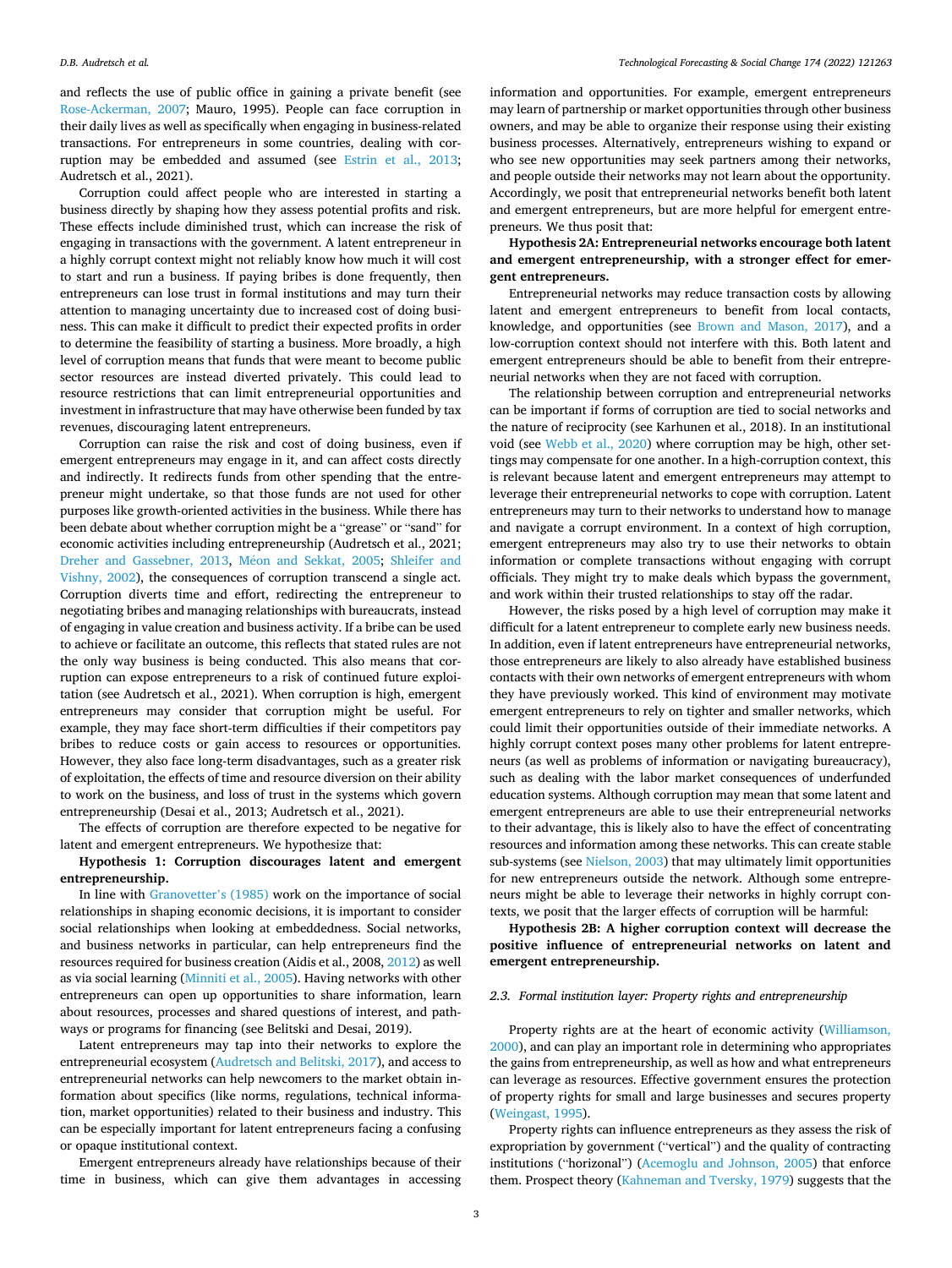impact of strong property rights could matter when a latent entrepreneur evaluates potential expected gains and losses of the potential future business activity. A low risk of expropriation can reduce the cost of negotiating with the government and securing property, which can make starting a business more attractive for latent entrepreneurs. In the same way, the possibility of expropriation for emergent entrepreneurs should increase the risk of engaging in business activities if they have no mitigation or coping means, and may serve as a disincentive to stay in business. Insecure property rights may threaten work they have done or assets they have already acquired.

Property rights can influence investors, who may need to consider not only if the business idea is viable but also if their investment will be protected. Weaker protections for investors can increase their reluctance to invest in entrepreneurial ventures, which can hurt both latent and emergent entrepreneurs. Investors working in environments of insecure property rights face uncertainty over their investment and may be less willing to risk their money (Desai et al., 2013). We therefore expect:

**Hypothesis 3A. Secure property rights will encourage latent and emergent entrepreneurship.** 

Considering corruption can be important in understanding the effectiveness of property rights ([Chowdhury et al., 2019;](#page-11-0) Desai et al., 2014) because entrepreneurs navigate sources of finance, and potential investors may be less or more protected ([Estrin et al., 2013\)](#page-11-0). In a highly corrupt environment, entrepreneurs may not be able to rely on fair treatment, could lose business if favors or payments are part of decision-making among officials and they do not pay, and risk loss of investment into the business. This can mean that entrepreneurs will face higher costs of getting information and enforcing agreements, and also will have to manage the direct financial burden associated with corruption. We hypothesize that:

**Hypothesis 3b. Higher levels of corruption will reduce the positive relationship between secure property rights and latent and emergent entrepreneurship.** 

#### *2.4. Governance layer: government size and entrepreneurship*

Governance is important because entrepreneurs can be affected by how and with what resources a country is able to oversee the formal rules of the game. Of particular interest is *government size,* because it represents the set of resources available for governance and to directly oversee the rules and norms facing entrepreneurs. This can be both a direct and indirect influence because it affects almost every dimension related to entrepreneurship.

Access to education and healthcare can support the development of a high-quality labor force, which benefits entrepreneurs in terms of their own abilities as well as being able to find skilled employees as they grow their businesses. In some countries government has become involved in financing for entrepreneurship, as well as access to debt and venture capital (see [Colombo et al., 2016\)](#page-11-0), which could mean more resources are available for the business sector. Emergent entrepreneurs who have already demonstrated the viability of their products in the market and incurred sunk costs of entry are likely to be in a position to obtain such funding (Sø[rensen, 2007](#page-11-0)).

At the same time, having more resources does not necessarily mean they are spent well. Larger government size could be associated with inefficiency in the distribution of public funds, resource waste (see [Estrin et al., 2013;](#page-11-0) [Aidis et al., 2010](#page-11-0); Bjø[rnskov and Foss, 2008](#page-11-0)), and socially negative outcomes such as corruption ([Aidis et al., 2010](#page-11-0)). More government can mean more offices, more procedures, more oversight, more management, and generally more required interactions between entrepreneurs and government functions. This can lead to overregulation if too wide [\(Belitski et al., 2016](#page-11-0)). If this occurs, entrepreneurs could see higher costs related to compliance and uncertainty [\(Rothstein](#page-11-0)  [and Teorell, 2008](#page-11-0)). In such a scenario, entering the market could be complicated by additional red tape ([Audretsch and Keilbach, 2008\)](#page-11-0) and greater administrative burdens, which may discourage latent entrepreneurs.

**Hypothesis 4a: Larger government has a negative effect on both latent entrepreneurship and emergent entrepreneurship, with the effect being larger for latent entrepreneurs.** 

As larger government means more officials and more levels of requirements and interactions, this could be viewed as difficult and expensive. Larger government size does not necessarily mean that the public sector can carry out its activities effectively and efficiently. In a highly-corrupt environment, larger government can be discouraging because it could also mean more opportunities for rent-seeking and bribes. An increase in corruption along with an increase in government size should deter latent and emergent entrepreneurs.

Given that emergent entrepreneurs are the most recent entrants to the market, the broad effect of more corruption and larger government should be largely negative. There are of course some entrepreneurs who could concentrate resources and ownership, making it more difficult for potential competitors. These could include emergent entrepreneurs who have recently entered the market, as well as latent entrepreneurs who may want to do so.

In addition, a larger government could mean that entrepreneurs have fewer market opportunities due to a dominant public sector presence. We thus hypothesize as follows:

**Hypothesis 4b: More corruption will increase the negative effect of government size on latent and emergent entrepreneurship.** 

## **3. Data and method**

#### *3.1. Sample*

Our sample was constructed by matching data from several country level sources: the World Bank Group Entrepreneurship Snapshot, the World Bank Doing Business Project (DB), the World Development Indicators (WDI), the Global Entrepreneurship Monitor (GEM) and the World Governance Indicators (WGI). Our sample includes both developed and developing countries, as we are interested in capturing the diversity of country institutional contexts. The dataset is an unbalanced panel which covers 66 countries over the period 2005–2015, and includes 21 countries which were observed for less than 4 years (Table 1). Our final sample includes 299 observations.

| Table 1.                                 |  |  |  |
|------------------------------------------|--|--|--|
| List of countries included in the study. |  |  |  |

| Country               | obs            | Country       | obs            | Country                               | obs            |
|-----------------------|----------------|---------------|----------------|---------------------------------------|----------------|
| Algeria               | 3              | Guatemala     | 3              | Poland                                | $\overline{4}$ |
| Angola                | 3              | Hungary       | 9              | Portugal                              | 3              |
| Australia             | 8              | Iran, Islamic | $\overline{2}$ | Romania                               | 8              |
|                       |                | Rep.          |                |                                       |                |
| Bangladesh            | $\mathbf{2}$   | Ireland       | 9              | Serbia                                | $\overline{2}$ |
| Belgium               | 6              | Israel        | 6              | Singapore                             | 6              |
| <b>Botswana</b>       | $\overline{2}$ | Italy         | 9              | Slovak Republic                       | 4              |
| <b>Brazil</b>         | $\overline{2}$ | Jamaica       | 8              | Slovenia                              | 8              |
| Canada                | $\overline{4}$ | Japan         | $\overline{2}$ | South Africa                          | 9              |
| Chile                 | 9              | Jordan        | $\overline{2}$ | Spain                                 | 8              |
| China                 | $\overline{2}$ | Korea, Rep.   | 4              | Sweden                                | 7              |
| Colombia              | 7              | Latvia        | 6              | Switzerland                           | 6              |
| Costa Rica            | 3              | Lebanon       | $\overline{2}$ | Thailand                              | 7              |
| Croatia               | 7              | Lithuania     | 3              | Trinidad and                          | $\overline{2}$ |
|                       |                |               |                | Tobago                                |                |
| Czech Republic        | $\overline{2}$ | Malaysia      | 5              | Tunisia                               | $\overline{2}$ |
| Denmark               | 5              | Morocco       | $\overline{2}$ | Turkey                                | 4              |
| Dominican<br>Republic | 3              | Netherlands   | 6              | Uganda                                | $\overline{2}$ |
| Egypt, Arab Rep.      | $\overline{2}$ | New Zealand   | $\overline{2}$ | <b>United Arab</b><br><b>Fmirates</b> | $\mathfrak{D}$ |
| El Salvador           | 2              | Nigeria       | 2              | United Kingdom                        | 8              |
| Estonia               | $\overline{2}$ | Norway        | 7              | <b>United States</b>                  | $\overline{2}$ |
| Germany               | 7              | Pakistan      | $\overline{2}$ | Uruguay                               | 7              |
| Ghana                 | $\overline{2}$ | Peru          | 7              | Venezuela, RB                         | 3              |
| Greece                | 9              | Philippines   | $\overline{2}$ | Zambia                                | 3              |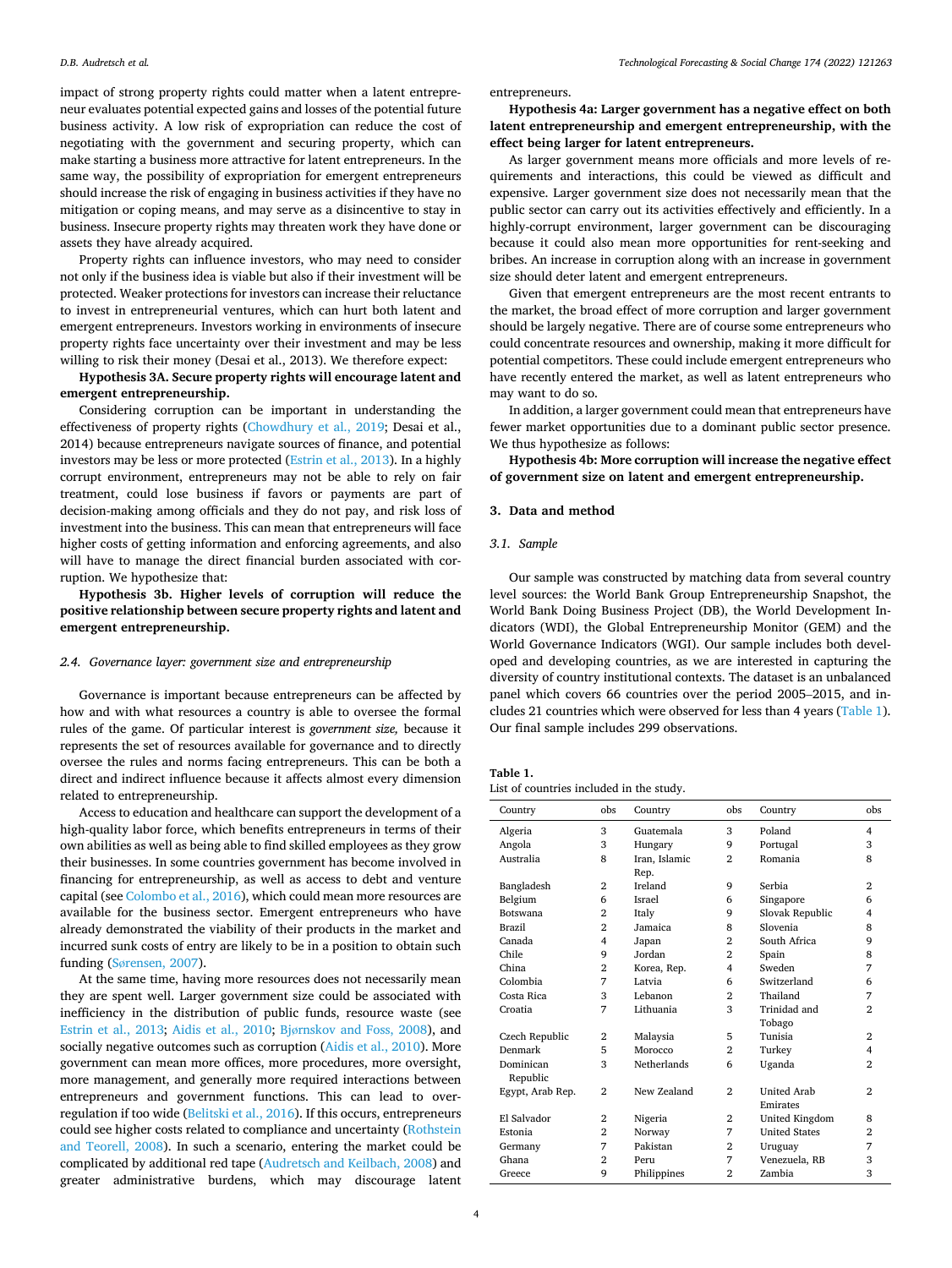The variables differ across and within countries over time. This enables us to test for relationships between three levels of institutions and a fourth level of allocation to latent and emergent entrepreneurship. We use unbalanced panel data estimation, which includes other controls for institutional dynamics and broader conditions ([Stenholm et al., 2013](#page-11-0); [Estrin et al., 2013](#page-11-0); [Cumming et al., 2014](#page-11-0)), such as media attention, capital, economic development, and democratic institutions.

#### *3.2. Dependent variables*

We measure *latent entrepreneurship* as the percentage of the population aged between 18 and 64 years old who intend to start a new venture or own a new business within the next 3 years, but have not yet taken action to start a business. This aligns with [Gohmann](#page-11-0)'s (2012) view of an individual with the aspirations and preference to become self-employed or own a business but who has not yet done so.

We measure *emergent entrepreneurship* as the percentage of the 18-64 population who have been the owner-manager of a business for at least 42 months (Caiazza et al., 2020). Both measures are taken from Global Entrepreneurship Monitor (GEM).

Latent and emergent entrepreneurship in our sample are positively correlated (0.28). A list of all variables, their descriptions and sources are presented in [Table 2](#page-5-0).

## *3.3. Key explanatory variables*

*Corruption.* In order to measure the level of corruption we use the control of corruption indicator available from the Worldwide Governance Indicators. It captures perceptions of the extent to which public power is exercised for private gain, including both petty and grand forms of corruption, as well as "capture" of the state by elites and private interests. The indicator varies between -2.5 (low corruption) to 2.5 (high corruption) and reflects perceptions of corruption in the business environment, including levels of governmental administrative, judicial and legal corruption. We divide the index into four quartiles, from very low corruption (quartile one) to very high corruption (quartile 4). We took the annual difference between the corruption quartiles over one, two, three and four years to demonstrate the *change* in the level of corruption in a country over time. More specifically, this allows us to test adjustment to corruption, and we therefore tracked this difference over a fouryear period.

*Entrepreneurial network.* We standardize an individual-level measure from GEM which reflects if a respondent knows an entrepreneur involved in a start-up personally. It is measured from 0 to 100, and reflects entrepreneurial network (see [Estrin et al., 2013\)](#page-11-0) access and social ties.

*Property rights.* In line with [Acemoglu and Johnson \(2005\),](#page-11-0) we use a measure of property rights that reflects the degree to which a country's laws protect private property rights and the extent to which those laws are respected (0 means no property rights; 100 means full protection of property rights). This comes from the World Development Indicators. In a supplementary test, we also investigate the role of intellectual property rights (IPR) using a continuous variable from 1 to 100. We take this from the World Economic Forum, and standardized it in our analysis.

*Government size.* We use tax revenue as a share of gross domestic product (GDP), taken from the World Development Indicators ([McMullen et al., 2008;](#page-11-0) [Aidis et al., 2012](#page-11-0); [Belitski et al., 2016](#page-11-0); [Brau](#page-11-0)[nerhjelm et al., 2019\)](#page-11-0). Because the scale and scope of government activities relates to the public revenues base that enables implementation and enforcement of the rules of government, this measure reflects resource size capabilities for governance.

#### *3.4. Control variables*

Given the importance of capital for entrepreneurs ([Cumming et al.,](#page-11-0)  [2014;](#page-11-0) [Colombo et al., 2016\)](#page-11-0), we use the variable *public credit bureau*  from the World Bank Doing Business data [\(World Bank 2019](#page-11-0)). This is calculated as the share of individuals and firms in the population listed by a private credit bureau with information on borrowing history from the past 5 years.

We use GDP per capita in constant 2010 USD prices (taken in logarithms) to generate our measure for economic development, taken from the World Bank. We use the binary variable *rich* which has a value of one for countries with GDP per capita above \$25,000 in 2010 constant prices, and 0 for countries below this threshold. The binary variable rich is used instead of GDP per capita due to multicollinearity with the corruption measure<sup>2</sup>.

We account for relative differences in skills of the labor force from which entrepreneurs and potential employees come ([Audretsch et al.,](#page-11-0)  [2019\)](#page-11-0) with a *human capital* measure for enrollment in tertiary education, taken from UNESCO. We control for *unemployment* using World Bank data, because labor market changes can influence the supply of entrepreneurs ([Thurik et al., 2008](#page-11-0)).

We include *tax time,* which reflects the number of days required to pay taxes, taken from the Doing Business data.

We include a measure of *social affinity* for entrepreneurship, measured as the share of the adult population who agree with the statement that they see stories in the media about successful new businesses (see [Stenholm et al., 2013](#page-11-0)).

Finally, the broader environment for entrepreneurs can be shaped by the extent of freedom [\(Bennett, 2020](#page-11-0)) and democracy [\(Audretsch and](#page-11-0)  [Moog, 2020](#page-11-0)) in a country. We use the Polity5 measures of efficient constraints on the arbitrary power of government ([Marshall and Jag](#page-11-0)[gers, 2007](#page-11-0); [Acemoglu and Johnson, 2005; Estrin et al., 2013\)](#page-11-0). To proxy for democratic institutions we include *democracy,* measured from zero to 10 (no democracy to full democracy), as well as *regime durability*, measured as the number of years since last political change ([Dutta and](#page-11-0)  [Sobel, 2016,](#page-11-0) [2020; Bennett, 2020](#page-11-0)). These two measures of democratic institutions are positively correlated with the extent of property rights, and negatively correlated with corruption.

#### *3.5. Identification strategy*

We use random effects panel data estimation with country and year fixed effects to address unobserved heterogeneity using time and country fixed effects. The following model was estimated:

$$
y_{it} = f(\beta x_{it}, \theta z_{it}, \alpha_i, \lambda_t, \mu_{it}) \, i = 1, ..., N; t = 1, ..., T \tag{1}
$$

where  $y_{it}$  is latent or emergent entrepreneurship rate – our dependent variables of a country *i* at time *t*.  $\beta$  and  $\Theta$  are parameters to be estimated, x*it* is a vector of independent explanatory variables following the four levels of [Williamson](#page-11-0)'s (2000) institutions: corruption, entrepreneurial networks, property rights, government size; z*it* is a vector of exogenous control variables;  $\alpha_i$  presents time fixed effects to capture potential changes over time for all countries (e.g. economic crises, epidemics, changes in social provisions, etc.); and  $\lambda_t$  presents country fixed effects to measure the potential changes within each country over time (e.g. other cultural norms and dimensions, spatial effects and other). $\mu_{it}$  is an intercept which includes random effects. We estimate five specifications of (1) using four different year lags for the change in a country's level of corruption, starting from a one-year difference  $t_0 - t_{-1}$  to up to a four year difference in corruption  $t_0 - t_{-4}$ .

All other independent variables are lagged by one year. In addition to the model (1) we estimate (2) adding interactions between differences in corruption level with each institutional characteristic – our independent

 $^{\rm 2}$  Our model needs to address a multicollinearity issue as corruption was highly correlated with GDP per capita (−0.86). We therefore used the variable Rich to proxy the level of economic development as a \$25,000 cut-off point, which is less correlated with corruption (see [Table 2\)](#page-5-0).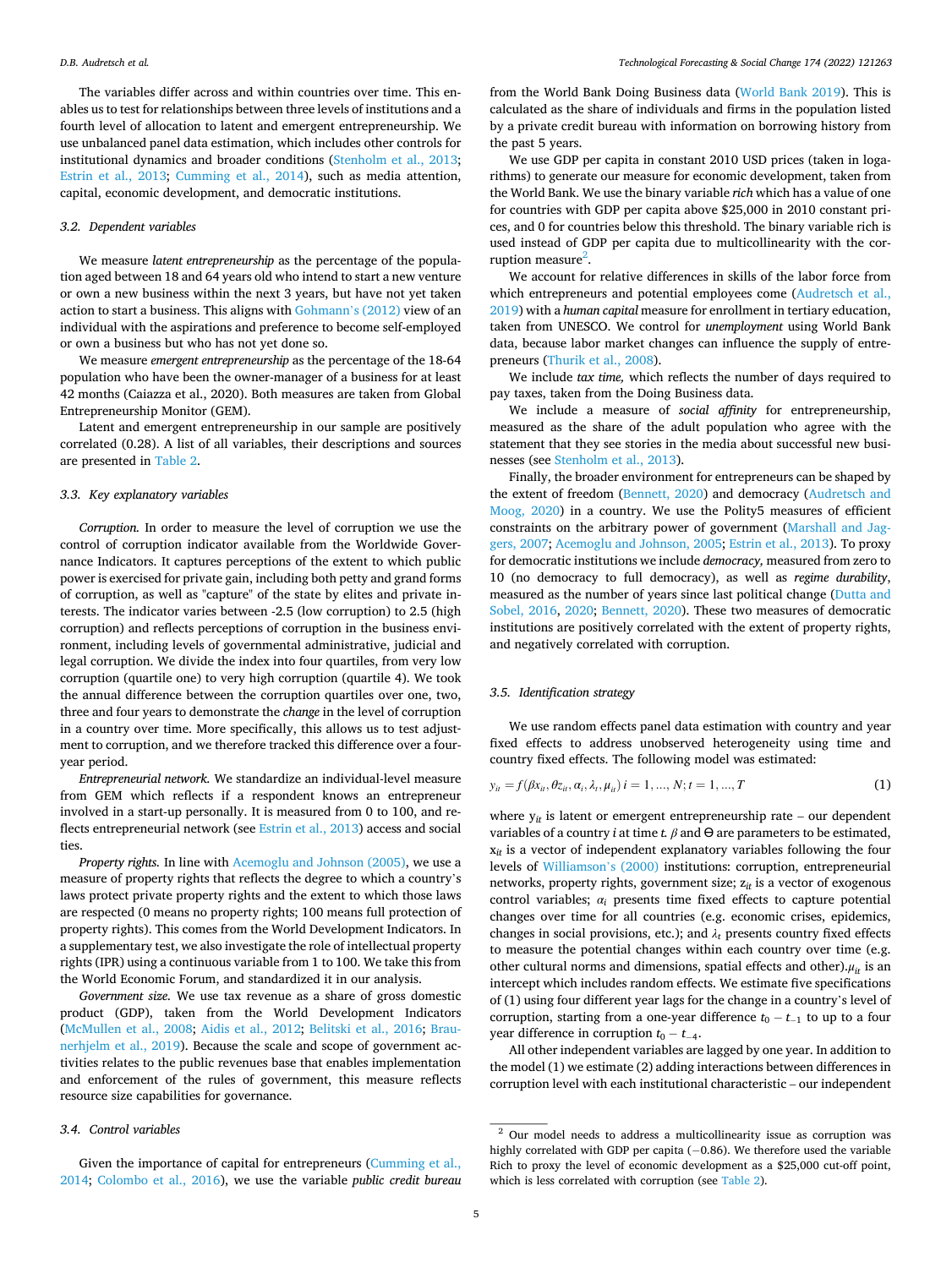## <span id="page-5-0"></span>**Table 2.**

#### *Technological Forecasting & Social Change 174 (2022) 121263*

| Table 2.                             |                                                                                                                                                                                                                                                                                                                                                                                                                                                   |                     |       |              |         |         |
|--------------------------------------|---------------------------------------------------------------------------------------------------------------------------------------------------------------------------------------------------------------------------------------------------------------------------------------------------------------------------------------------------------------------------------------------------------------------------------------------------|---------------------|-------|--------------|---------|---------|
| Variables, descriptions and sources. |                                                                                                                                                                                                                                                                                                                                                                                                                                                   |                     |       |              |         |         |
| Variable                             | Description                                                                                                                                                                                                                                                                                                                                                                                                                                       | Source              | Mean  | Std.<br>Dev. | Min     | Max     |
| Latent                               | Percentage of 18-64 population who intend to start a new venture within the next 3 years (Gohmann,<br>2012).                                                                                                                                                                                                                                                                                                                                      | <b>GEM</b>          | 5.93  | 4.31         | 1.06    | 29.95   |
| Emergent                             | Percentage of 18-64 population who are currently owning and managing a running business that has<br>paid salaries, wages, or any other payments to the owners for at least 42 months                                                                                                                                                                                                                                                              | <b>GEM</b>          | 7.40  | 4.72         | 1.30    | 35.51   |
| Public credit                        | Public credit registry coverage: individuals and firms listed by a private credit bureau with information<br>on their borrowing history from the past 5 years (% of population).                                                                                                                                                                                                                                                                  | WGI                 | 11.17 | 19.70        | 0.00    | 100.00  |
| Democracy                            | Democracy in a country from zero (no democracy) to 10 (full democracy)                                                                                                                                                                                                                                                                                                                                                                            | Polity5             | 8.53  | 2.53         | 0.00    | 10.00   |
| Regime<br>Durability                 | Number of years since most recent regime change                                                                                                                                                                                                                                                                                                                                                                                                   | Polity <sub>5</sub> | 43.62 | 38.49        | 0.00    | 205.00  |
| Media Attention                      | Media attention measures the percentage of the adult population who agree with the statement that in<br>their country they will often see stories in the public media about successful new businesses                                                                                                                                                                                                                                             | <b>GEM</b>          | 58.33 | 14.49        | 19.37   | 88.00   |
| Rich                                 | Binary variable $=$ 1 for countries with GDP per capita in 2010 USD constant prices greater or equal<br>25,000USD; zero otherwise.                                                                                                                                                                                                                                                                                                                | WDI                 | 0.51  | 0.50         | 0.00    | 1.00    |
| Human Capital                        | Total enrollment in tertiary education (ISCED 5 and 6), regardless of age, five-year age group following<br>on from secondary school leaving (% of total population).                                                                                                                                                                                                                                                                             | <b>UNESCO</b>       | 54.26 | 22.33        | 2.30    | 98.09   |
| Tax Time                             | Time required to prepare and pay taxes (hours)                                                                                                                                                                                                                                                                                                                                                                                                    | DB                  | 230.7 | 178.61       | 12.00   | 2600.00 |
| Unemployment                         | Unemployment refers to the share of the labor force that is without work but available for and seeking<br>employment. (% of total labor force)                                                                                                                                                                                                                                                                                                    | WDI                 | 8.60  | 5.20         | 0.70    | 27.20   |
| Corruption                           | Change in the quartile of corruption score $(t_0 - t_{-1})$ derived using the corruption score. Corruption<br>$score = perceptions$ of the extent to which public power is exercised for private gain, including both<br>petty and grand forms of corruption, as well as "capture" of the state by elites and private interests. The<br>corre is reversed and ranges from $2.5$ to $2.5$ . We reversed the order by multiplying by $1.25 =$ least | WGI                 | 0.026 | 0.230        | $-1.00$ | 1.00    |

-2.5 to 2.5. We reversed the order by mul  $corrunt$ ,  $-2.5=$  most corrupt). Property rights Property rights standardized indicator. The degree to which a country's laws protect private property rights and the extent to which those laws are respected (0- no property rights; 100- full protection of property rights) WDI 0.76 0.92 -1.47 2.05 Government size Tax revenue (% of GDP)<br>
Knows Months an entrepreneur indicates the percentage of the non-entrepreneurial adult population who GEM -0.11 0.91 -2.06 3.75 Knows entrepreneur Knows an entrepreneur indicates the percentage of the non-entrepreneurial adult population who knows an entrepreneur personally who started a business in the previous two years. GEM -0.11 0.91 -2.06 3.75

Note: Number of observations: 299. Source: Calculation based on GEM – Global Entrepreneurship Monitor (GEM); DB= World Bank Doing Business; WDI= World Bank World Development Indicators; WGI= World Governance Indicator World Bank ([WGI, 2018](#page-11-0)); UNESCO= United Nations Educational, Scientific and Cultural Organization.

variables  $(\phi_{it})$ :

$$
y_{it} = f(\beta x_{it}, \psi \phi_{it} \theta z_{it}, \alpha_i, \lambda_t, \mu_{it}) i = 1, ..., N; t = 1, ..., T
$$
 (2)

where  $y_{it}$  is latent (emergent) entrepreneurship rate – our dependent variables of a country *i* at time *t*.  $\beta$ *,*  $\psi$  and  $\theta$  are parameters to be estimated, x*it* is a vector of independent explanatory variables following the four levels of [Williamson](#page-11-0)'s (2000) institutions: corruption, property rights, government size and social networks;  $z_{it}$  is a vector of exogenous control variables;  $\phi_{it}$  is a vector of interactions between institutional characteristics and changes in corruption; *αi* presents time fixed effects; and  $\lambda_t$  presents country fixed effects;  $\mu_{it}$  is an intercept which includes random effects. As in the previous model, changes in corruption were estimated from one-year differences  $t_0 - t_{-1}$  to four-year differences  $t_0$  −  $t_{\rm−4}$  . Interaction effects were applied to check if the effect of the formal and governance institutions (levels two and three) on the rate of entrepreneurship activity is conditional on the slower-changing informal institutions (e.g., corruption) [\(Bell and Jones, 2014\)](#page-11-0).

Our study may be subject to potential endogeneity if the countryyear growth ambitions of latent and emergent entrepreneurs, when aggregated, affect some of the macro variables (for instance, unemployment rate or economic development). We alleviate this issue by lagging the control and independent institutional variables by one year the longest available without reducing the sample size. To investigate potential multicollinearity, we calculated variance inflation factors (VIFs) for all our variables. Apart from the interaction term between corruption and entrepreneurial networks, we found no indication of multicollinearity problems. The VIFs for all other variables are well below the conventional level of 10. Moreover, to some extent the impact of multicollinearity is counterbalanced by the sample size (Goldberger, 1991) which can be another source of instability in coefficients. We took a cut-off of over 0.7 (for the correlation matrix in [Table 3](#page-6-0), as a robustness check, to exclude the variables that showed multicollinearity).

We lagged all independent and control variables by one year, as there may be a lag for entrepreneurs to observe and react to changes in policy, public spending, corruption, and so on. It is plausible to assume that some changes may affect outcomes in the years after.

## **4. Results**

Our empirical results are presented in [Table 4.](#page-7-0) We report a variety of specifications to indicate the robustness of our findings. First, we report the model for latent entrepreneurship (specifications 1-5) and then for emergent entrepreneurship (specifications 6-10).

We report model (1) without interactions as specifications (1 and 6), and then add interaction terms for the change in corruption and each of the institutional variables. Specifications 2 and 7 report change in corruption quartiles for a country over the last year, while specifications 5 and 10 report change in corruption for the period of last 4 years. Specifications 1 and 6 correspond to our baseline regression of model (1). We next perform the Chi-square likelihood ratio (LR) test to check whether the inclusion of the peer effects improves goodness of fit, and it does. The LR ratio test statistic (see beneath [Table 4\)](#page-7-0) informs us that adding all the peer effects improves the fit, with the exception of specification 5, so we thereafter use specifications 4 and 9 to model the predicted margins as the specifications with the best model fit.

Finally, we explore whether the general measure of protection of property rights holds for countries with different democratic contexts ([Bennet, 2020](#page-11-0)), creating an omitted variable problem. To verify this, we add democracy and regime change in every specification, along with property rights. Specifications 2-5 and 7-10 report the interaction term results, testing Hypotheses 2b, 3b and 4b: in these three specifications, we augment our model with the interaction terms between corruption quartile change and the other institutional levels we study. Each model reports loglikelihood, sigma e and sigma u, r-square within, between and overall to indicate the goodness of fit. Considering our results, we find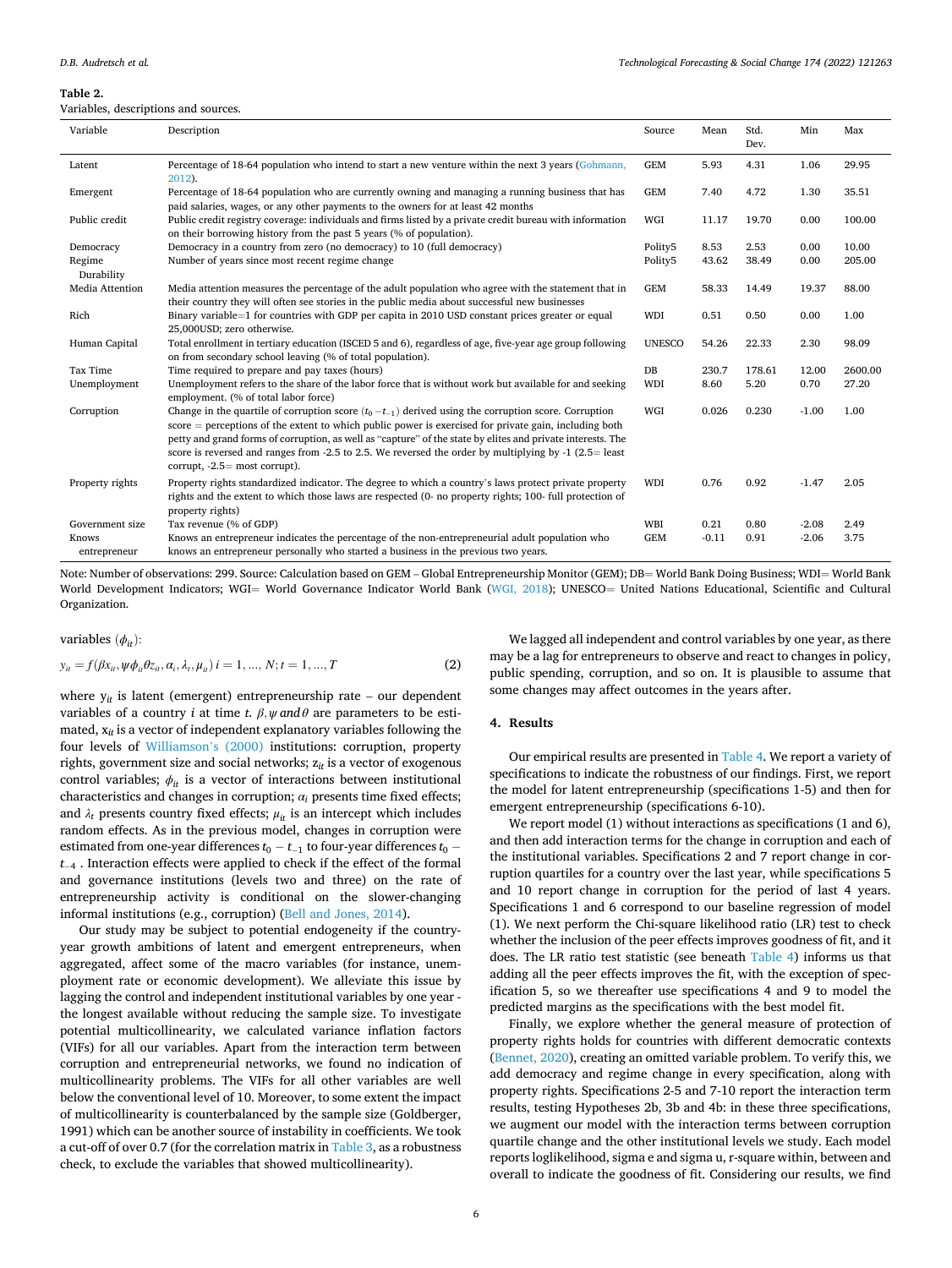<span id="page-6-0"></span>

| Emergent                                            | Public credit                                                                                                                        | Democracy | Regime Durability | Media Attention                                                      | Rich                 | Human Capital | Tax Time | Unemployment | Corruption | Property rights | Government size                                                                                                                  |
|-----------------------------------------------------|--------------------------------------------------------------------------------------------------------------------------------------|-----------|-------------------|----------------------------------------------------------------------|----------------------|---------------|----------|--------------|------------|-----------------|----------------------------------------------------------------------------------------------------------------------------------|
|                                                     |                                                                                                                                      |           |                   |                                                                      |                      |               |          |              |            |                 |                                                                                                                                  |
|                                                     |                                                                                                                                      |           |                   |                                                                      |                      |               |          |              |            |                 |                                                                                                                                  |
| $-0.04$                                             |                                                                                                                                      |           |                   |                                                                      |                      |               |          |              |            |                 |                                                                                                                                  |
| 0.09                                                | $0.15$ <sup>*</sup>                                                                                                                  |           |                   |                                                                      |                      |               |          |              |            |                 |                                                                                                                                  |
| $0.10*$                                             | 0.01                                                                                                                                 | $0.26*$   |                   |                                                                      |                      |               |          |              |            |                 |                                                                                                                                  |
| $0.34*$                                             | $-0.05$                                                                                                                              | $-0.29*$  | 05                |                                                                      |                      |               |          |              |            |                 |                                                                                                                                  |
| $-0.23*$                                            | 0.04                                                                                                                                 | $0.28*$   | $0.61*$           | $-0.19*$                                                             |                      |               |          |              |            |                 |                                                                                                                                  |
| $-0.21*$                                            | $0.17*$                                                                                                                              | $0.49*$   | $0.40*$           | $-0.36*$                                                             | $0.52*$              |               |          |              |            |                 |                                                                                                                                  |
| $0.17*$                                             | $0.09*$                                                                                                                              | $-0.10*$  | $-0.17*$          | $0.17*$                                                              | $-0.22*$             | $-0.10*$      |          |              |            |                 |                                                                                                                                  |
| $-0.13$                                             | $0.06*$                                                                                                                              | $0.04*$   | $-0.16*$          |                                                                      |                      | $-0.02$       | 0.02     |              |            |                 |                                                                                                                                  |
| $-0.02$                                             | 0.01                                                                                                                                 | $-0.02$   | 0.01              | 0.01                                                                 | 0.04                 | 0.07          | 0.09     | $-0.02$      |            |                 |                                                                                                                                  |
| $-0.20*$                                            | 0.04                                                                                                                                 | $0.56*$   | $0.57*$           |                                                                      | $0.65*$              | $0.50*$       | $-0.28*$ | $-0.08*$     | 0.01       |                 |                                                                                                                                  |
| $-0.16*$                                            | $-0.02$                                                                                                                              | $0.31*$   | $0.18*$           | $-0.10*$                                                             | $0.25*$              | $0.07*$       | $-0.08*$ | $0.16*$      | $-0.02$    | $0.35*$         |                                                                                                                                  |
| $0.32*$                                             | $-0.10$                                                                                                                              | $-0.33$   | $-0.22*$          | $0.36*$                                                              | $-0.34*$             | $-0.43$       | $0.11*$  | $-0.11*$     | $-0.01$    | $-0.33*$        | 0.05                                                                                                                             |
|                                                     |                                                                                                                                      |           |                   |                                                                      |                      |               |          |              |            |                 |                                                                                                                                  |
| $-0.29$<br>$0.17*$<br>$0.43*$<br>$-0.03$<br>$-0.11$ | Note: Level of statistical significance.<br>Latent<br>$0.36*$<br>$-0.13*$<br>$-0.18*$<br>$-0.09*$<br>$0.34*$<br>$-0.37*$<br>$-0.39*$ |           |                   | 0.05%. Number of observations: 299. Source: Calculation based on GEM | $-0.20*$<br>$-0.14*$ | $-0.20*$      |          |              |            |                 | - Global Entrepreneurship Monitor (GEM); DB= World Bank Doing Business; WDI= World Bank World Development Indicators; WGI= World |

Governance Indicator World Bank ([WGI, 2018](#page-11-0)); UNESCO= United Nations Educational, Scientific and Cultural Organization. Governance Indicator World Bank (WGI, 2018); UNESCO= United Nations Educational, Scientific and Cultural Organization.

the coefficient on corruption to be highly significant, and with the ex pected sign between (β=-0.379, p=0.05 to β=-2.082, p=0.01) in specifications (2 and 4) for latent entrepreneurship. The results are also negative and significant for emergent entrepreneurship, and are be tween (β=-0.815, p=0.01 and (β=-1.708, p=0.04). The significance of time lag is shorter for emergent entrepreneurship, which means that short-term changes in corruption level will affect both emergent and latent entrepreneurs.

Our results support Hypothesis 1, which predicted that corruption discourages latent and emergent entrepreneurship. We find that the effect is more persistent and longer (up to 3 years) for latent entrepre neurship, while it is one year for emergent entrepreneurship. This implies that people in more corrupt contexts have lower aspirations to start and own a business.

We find mixed support for Hypothesis 2A, which predicted that entrepreneurial networks encourage both latent and emergent entre preneurship, with a stronger effect for emergent entrepreneurs. In all five specifications ([Table 4](#page-7-0)) for latent entrepreneurs, the entrepreneurial network coefficient is always positive and highly significant. However, it does not affect emergent entrepreneurs already running a business (specification 6-10, [Table 4\)](#page-7-0). Our Hypothesis 2B predicted that a highercorruption context decreases the positive influence of entrepreneurial networks on latent and emergent entrepreneurship. We find mixed support since the relationship of the underlying variables to latent and emergent entrepreneurship were not as expected in Hypothesis 2A.

Hypothesis 3A predicted that secure property rights encourage latent and emergent entrepreneurship, and Hypothesis 4A predicted that larger government has a negative effect on both latent and emergent entrepreneurship, with the effect being larger for latent entrepreneurs. The results of estimations in Table 3 do not support either hypothesis. The coefficients in specifications 1-10 for both institutional constructs are insignificant. We do not find a significant impact of the strength of property rights and government size on latent and emergent entrepre neurs, which is partly in line with [Estrin et al. \(2013\)](#page-11-0) on the growth aspirations of entrepreneurs. This finding points to a question about the potential non-linearity of property rights and government size on entrepreneurship activity [\(Audretsch et al., 2019](#page-11-0)), as both positive and negative slopes may cancel out the direct effect. This requires further testing using predictive margins [\(Williams, 2012\)](#page-11-0).

[Fig. 1](#page-8-0) (using specifications 4 and 9) shows that even at the national level, latent and emergent entrepreneurship do not match closely. [Fig. 1A](#page-8-0) illustrates the predictive margins of the effect of changes in corruption, supporting a negative effect on both types of entrepreneurial activity as expected in Hypothesis 1. The effect on latent entrepre neurship is larger than on emergent entrepreneurship. Hypothesis 2A is supported as entrepreneurial networks increase latent entrepreneurship ([Fig. 1](#page-8-0)D). [Fig. 1B](#page-8-0) demonstrates that secure property rights matter for emergent entrepreneurship, while the direct coefficient is insignificant ([Table 4\)](#page-7-0). The more secure property rights are, the higher the rate of emergent entrepreneurship. We find partial support for Hypothesis 3A, which predicted that more secure property rights will encourage entrepreneurship, while the effect is not higher for latent entrepre neurship as expected. [Fig. 1](#page-8-0)C shows that government size has no effect on either type of entrepreneurship, not supporting H4a.

# *4.1. Interactive effects*

To make the evaluation of interactions easier, we plot ([Fig. 2\)](#page-9-0) the corresponding predictive margins separately for latent (left) and emer gent entrepreneurship (right), and across the interaction effects. We use specifications 4 and 9 [\(Table 4\)](#page-7-0) to construct predictive margins. Our Hypotheses 2B, 3B and 4B propose that changes in corruption may in fluence the effect of institutional context on entrepreneurship. We perform a series of regressions following model (2) in which we inter acted our three institutional measures with the corruption variable (reported in [Table 4,](#page-7-0) specifications 2-5 and 7-10).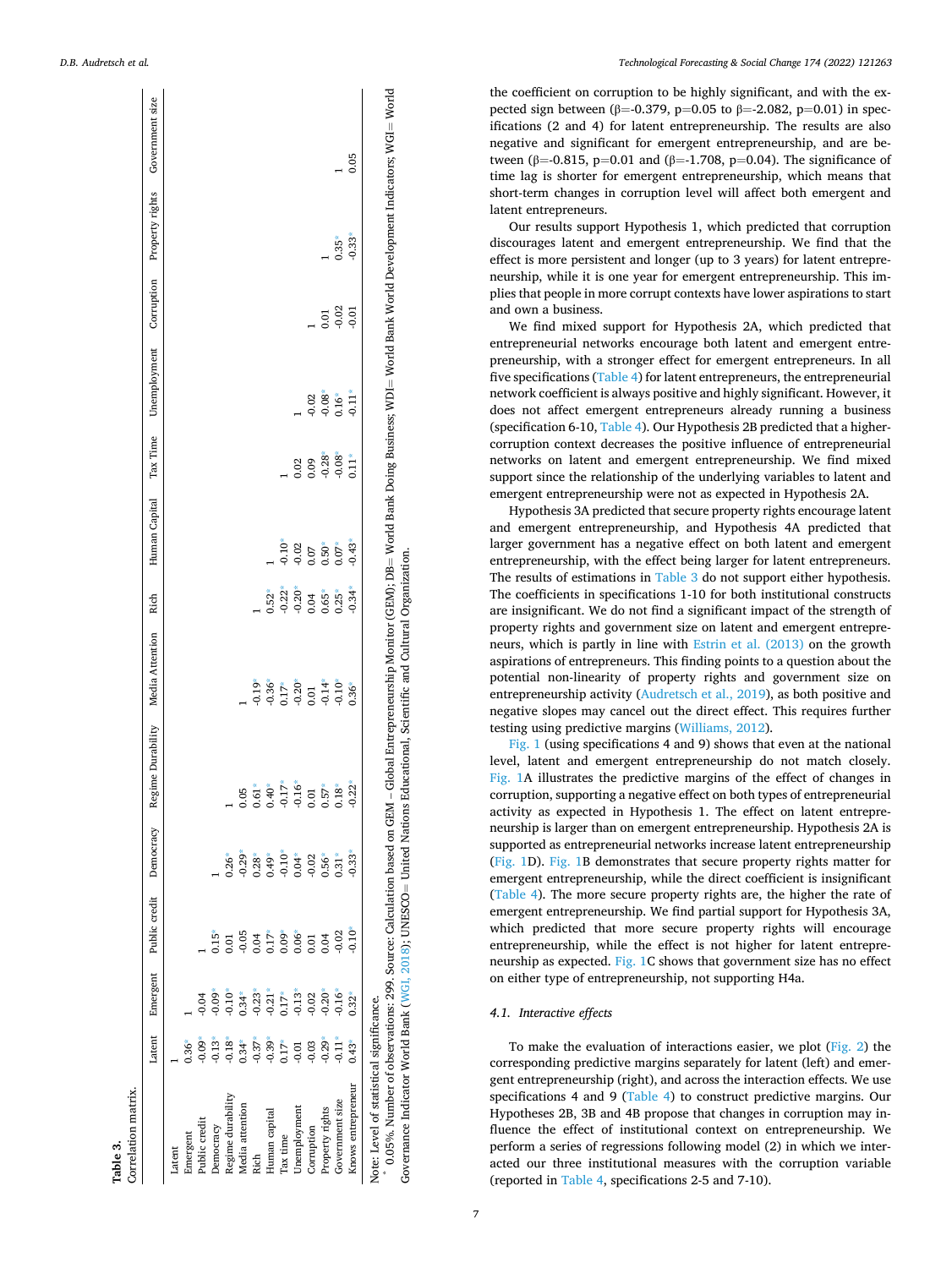<span id="page-7-0"></span>**Table 4.** 

Random effects panel estimation for latent and emergent entrepreneurship.

| Specification<br>Dependent variable                                  | (1)<br>Latent entrepreneurship | (2)            | (3)            | (4)            | (5)            | (6)            | (7)<br>Emergent entrepreneurship | (8)            | (9)            | (10)           |
|----------------------------------------------------------------------|--------------------------------|----------------|----------------|----------------|----------------|----------------|----------------------------------|----------------|----------------|----------------|
| Changes in corruption quartile                                       | $t_0 - t_{-1}$                 | $t_0 - t_{-1}$ | $t_0 - t_{-2}$ | $t_0 - t_{-3}$ | $t_0 - t_{-4}$ | $t_0 - t_{-1}$ | $t_0 - t_{-1}$                   | $t_0 - t_{-2}$ | $t_0 - t_{-3}$ | $t_0 - t_{-4}$ |
| Public credit $t_{-1}$                                               | $0.033**$                      | $0.031**$      | $0.033**$      | $0.030**$      | $0.025*$       | 0.055          | 0.010                            | 0.019          | 0.015          | 0.018          |
|                                                                      | (0.01)                         | (0.01)         | (0.01)         | (0.01)         | (0.02)         | (0.04)         | (0.03)                           | (0.03)         | (0.03)         | (0.03)         |
| Democracy $t_{-1}$                                                   | $0.222*$                       | $0.262**$      | $0.242**$      | $0.245**$      | $0.254**$      | $-0.030$       | $-0.040$                         | $-0.039$       | $-0.027$       | 0.257          |
|                                                                      | (0.12)                         | (0.11)         | (0.11)         | (0.12)         | (0.12)         | (0.15)         | (0.15)                           | (0.15)         | (0.15)         | (0.16)         |
| Regime durability $t_{-1}$                                           | $0.020*$                       | $0.025**$      | $0.032**$      | $0.028*$       | 0.014          | $-0.009$       | $-0.008$                         | $-0.009$       | $-0.009$       | $-0.008$       |
|                                                                      | (0.01)                         | (0.01)         | (0.01)         | (0.01)         | (0.01)         | (0.02)         | (0.02)                           | (0.02)         | (0.02)         | (0.02)         |
| Media attention $t_{-1}$                                             | $0.047***$                     | $0.045***$     | $0.042***$     | $0.044***$     | $0.054***$     | 0.024          | 0.022                            | 0.023          | 0.022          | $0.038*$       |
|                                                                      | (0.02)                         | (0.02)         | (0.02)         | (0.02)         | (0.02)         | (0.02)         | (0.02)                           | (0.02)         | (0.02)         | (0.02)         |
| Rich $t_{-1}$                                                        | $-2.758**$                     | $-2.515**$     | $-2.504**$     | $-2.334**$     | $-1.705*$      | 1.305          | 1.107                            | 1.293          | 1.392          | 1.029          |
|                                                                      | (1.00)                         | (1.12)         | (1.15)         | (1.16)         | (1.04)         | (1.55)         | (1.54)                           | (1.55)         | (1.55)         | (1.57)         |
|                                                                      | $-0.010$                       | $-0.017$       | $-0.016$       | $-0.012$       | $-0.012$       | 0.010          | 0.009                            | 0.011          | 0.013          | 0.008          |
| Human capital $t_{-1}$                                               |                                |                |                |                |                |                |                                  |                |                |                |
|                                                                      | (0.02)                         | (0.02)         | (0.02)         | (0.02)         | (0.02)         | (0.02)         | (0.02)                           | (0.02)         | (0.02)         | (0.02)         |
| Tax time $t_{\rm -1}$                                                | 0.007                          | 0.005          | 0.006          | 0.007          | 0.002          | 0.005          | 0.005                            | 0.005          | 0.006          | 0.007          |
|                                                                      | (0.00)                         | (0.00)         | (0.00)         | (0.00)         | (0.00)         | (0.00)         | (0.00)                           | (0.00)         | (0.00)         | (0.00)         |
| Unemployment $t_{-1}$                                                | $-0.016$                       | $-0.033$       | $-0.035$       | $-0.020$       | $-0.008$       | $-0.014$       | $-0.023$                         | $-0.021$       | $-0.018$       | $-0.010$       |
|                                                                      | (0.04)                         | (0.04)         | (0.04)         | (0.05)         | (0.05)         | (0.05)         | (0.06)                           | (0.06)         | (0.05)         | (0.06)         |
| Corruption (H1)                                                      | $-1.903**$                     | $-2.082**$     | $-1.597***$    | $-0.379*$      | 0.076          | $-0.815**$     | $-1.708*$                        | $-0.690$       | $-0.012$       | 0.159          |
|                                                                      | (0.51)                         | (0.65)         | (0.41)         | (0.24)         | (0.12)         | (0.47)         | (0.80)                           | (0.51)         | (0.29)         | (0.13)         |
| Property rights $t_{-1}$ (H3a)                                       | 0.526                          | 0.505          | 0.485          | 0.452          | 0.701          | 1.070          | 1.085                            | 1.088          | 1.065          | 0.688          |
|                                                                      | (0.58)                         | (0.57)         | (0.55)         | (0.50)         | (0.41)         | (0.75)         | (0.72)                           | (0.70)         | (0.65)         | (0.45)         |
| Government size $t_{-1}$ (tax to GDP) (H4a)                          | $-0.359$                       | $-0.246$       | $-0.236$       | $-0.290$       | $-0.541$       | 0.285          | 0.305                            | 0.244          | 0.298          | 0.055          |
|                                                                      | (0.36)                         | (0.35)         | (0.35)         | (0.36)         | (0.40)         | (0.40)         | (0.45)                           | (0.32)         | (0.32)         | (0.12)         |
| Knows entrepreneur $t_{-1}$ (H2a)                                    | $0.561**$                      | $0.555**$      | $0.516**$      | $0.558**$      | $0.615**$      | 0.351          | 0.329                            | 0.350          | 0.355          | 0.274          |
|                                                                      | (0.26)                         | (0.21)         | (0.21)         | (0.20)         | (0.20)         | (0.33)         | (0.24)                           | (0.35)         | (0.28)         | (0.28)         |
| Interaction analysis for corruption and other levels of institutions |                                |                |                |                |                |                |                                  |                |                |                |
| Corruption x Property rights $t_{-1}$ (H3b)                          |                                | 0.484          | $1.581*$       | 0.412          | $-0.216$       |                | 0.445                            | 0.185          | 0.515          | 0.575          |
|                                                                      |                                | (1.15)         | (0.92)         | (0.55)         | (0.30)         |                | (1.40)                           | (1.10)         | (0.55)         | (0.45)         |
| Corruption x Government size $t_{-1}$ (H4b)                          |                                | $-2.954**$     | $-3.434***$    | $-1.770**$     | $-0.293$       |                | $-1.958$                         | $-1.028$       | $-0.008$       | 0.100          |
|                                                                      |                                | (1.45)         | (1.20)         | (0.89)         | (0.49)         |                | (1.86)                           | (1.50)         | (1.07)         | (0.56)         |
| Corruption x Knows entrepreneur $t_{-1}$ (H2b)                       |                                | $-2.011**$     | $-0.679*$      | $-0.368**$     | $-0.161**$     |                | 0.626                            | 0.534          | 0.241          | $-0.007$       |
|                                                                      |                                | (0.68)         | (0.38)         | (0.13)         | (0.08)         |                | (0.84)                           | (0.47)         | (0.27)         | (0.15)         |
| Constant                                                             | $-1.851$                       | $-1.125$       | $-1.589$       | $-1.619$       | $-2.105$       | $-0.913$       | $-0.352$                         | $-0.489$       | $-1.528$       | $-3.318$       |
|                                                                      | (2.00)                         | (1.75)         | (1.85)         | (1.89)         | (1.99)         | (2.14)         | (2.22)                           | (2.00)         | (2.05)         | (2.50)         |
| Country fixed effects                                                | Yes                            | Yes            | Yes            | Yes            | No             | Yes            | Yes                              | Yes            | Yes            | No             |
| Number of obs.                                                       | 299                            | 299            | 299            | 299            | 299            | 299            | 299                              | 299            | 299            | 299            |
|                                                                      |                                |                |                |                |                |                |                                  |                |                |                |
| r2 within                                                            | .18                            | .27            | .25            | .17            | .14            | .10            | .11                              | .10            | .10            | .12            |
| r <sub>2</sub> overall                                               | .56                            | .57            | .55            | .56            | .58            | .34            | .34                              | .36            | .36            | .32            |
| r2 between                                                           | .55                            | .51            | .51            | .54            | .59            | .37            | .37                              | .39            | .39            | .38            |
| chi-squared                                                          | 131.57                         | 158.36         | 145.35         | 135.52         | 120.46         | 64.35          | 67.02                            | 66.79          | 67.23          | 68.55          |
| Sigma u                                                              | 2.78                           | 2.53           | 2.68           | 2.72           | 2.64           | 3.74           | 3.64                             | 3.72           | 3.73           | 3.76           |
| Sigma e                                                              | 1.71                           | 1.61           | 1.65           | 1.74           | 1.79           | 2.03           | 2.02                             | 2.04           | 2.04           | 1.93           |
| Rho                                                                  | .72                            | .71            | .72            | .70            | .68            | .77            | .76                              | .76            | .76            | .79            |

Note: Level of statistical significance

 $0.05\%$ <br> $*$  0.01%, and

\*\*\* 0.001%. Standard errors are robust for heteroskedasticity and clustered by country are in parenthesis Reference year 2005. Reference country = Algeria. Source: Author calculations.

For interactions with entrepreneurial networks and change in corruption, we see support for Hypothesis 2B, which expected that a change in corruption percentile from one to three will reduce the positive effects of entrepreneurial networks for latent entrepreneurship (from 5 to 3%) in countries when more people know entrepreneurs (compared to the mean value). On the contrary, in countries where entrepreneurial networks are less developed, corruption can increase the latent entrepreneurship rate from 5 to 6% (change in corruption from 1 to 3 quartile) (see [Fig. 2C](#page-9-0), left).

Our Hypothesis 2B is not supported for emergent entrepreneurs, as an increase in the share of people with entrepreneurial networks does not increase emergent entrepreneurship in countries with small or large changes in corruption (see [Fig. 2](#page-9-0)C, right). At the same time, in countries where a lower share of emergent entrepreneurs have entrepreneurial networks, an increase in corruption reduces the rate of emergent entrepreneurship.

Hypothesis 3B predicted that higher corruption would reduce a positive relationship between property rights and latent and emergent entrepreneurship. This is supported, as in countries with weaker property rights (1 standard deviation below the mean) an increase in corruption over the period of three years is found to reduce latent entrepreneurship ([Fig. 2A](#page-9-0), left). For countries where the level of property rights is below the mean value, an increase of corruption from the first to the second quartile will reduce latent entrepreneurship from 3 to 1%. On the contrary, in countries with weaker property rights, corruption is tied to higher levels of emergent entrepreneurship, somewhat similar to the findings of Méon and Sekkat (2005) and Méon and Weill [\(2010\).](#page-11-0) In countries with weaker property rights, an increase in corruption from the first to second quartile, and then to the third quartile, is associated with an increase in emergent entrepreneurship (from 6 to 8%). Hypothesis 3B is supported for emergent entrepreneurship, as we see that countries with both stronger property rights and an increase in corruption have less emergent entrepreneurship activity.

We find support for Hypothesis 4B, which predicted that more corruption should increase the negative effects of government size on both types of entrepreneurship. An increase in corruption further reduces latent entrepreneurship in countries with smaller government size (see [Fig. 2B](#page-9-0)). The effect is observed for both latent and emergent entrepreneurship. This means moving from the first to third quartile of corruption in countries with larger government size (tax revenue to GDP) from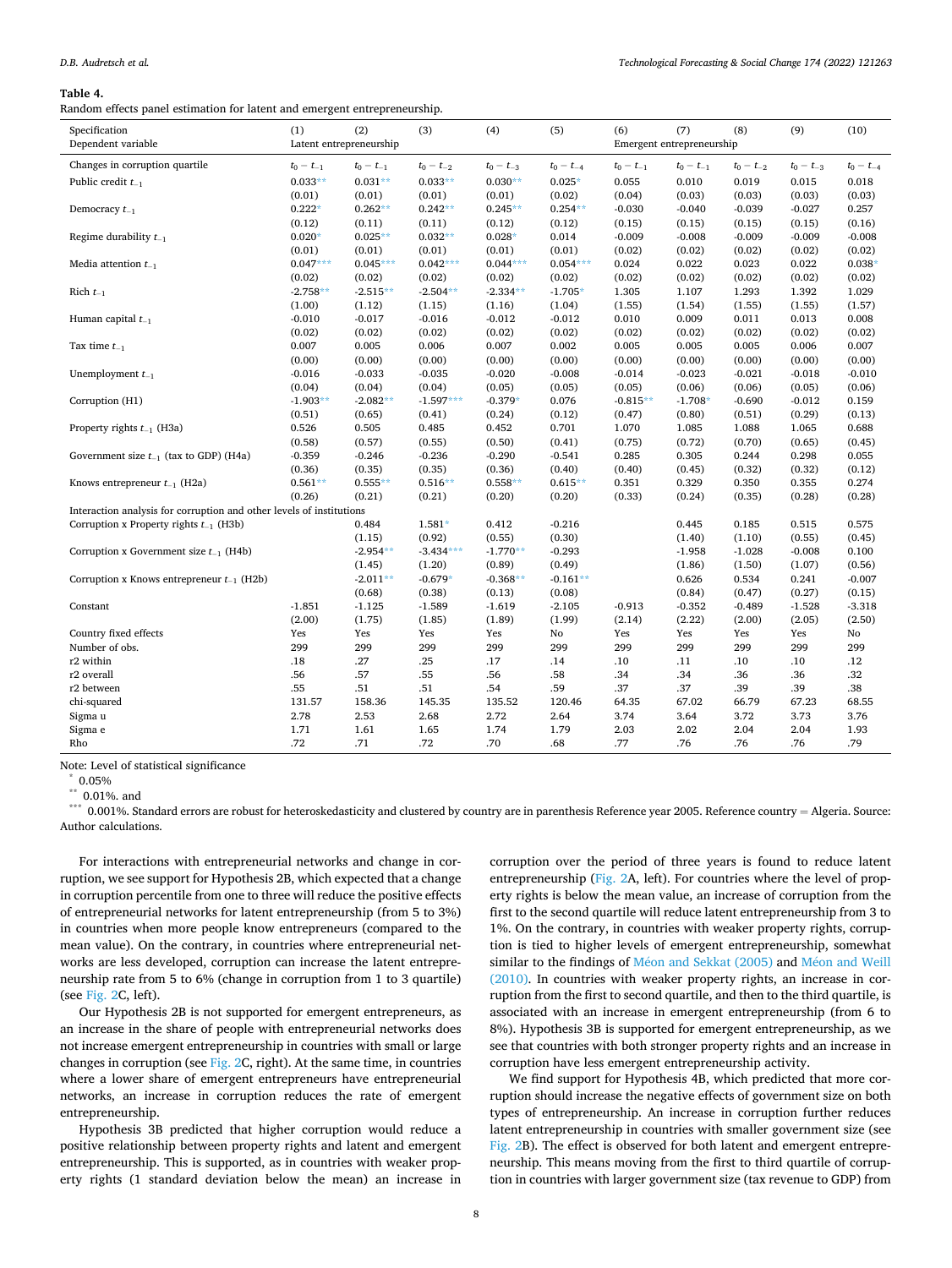<span id="page-8-0"></span>

**Fig. 1..** Predictive margins of the direct effect of institutions on latent (left) and emergent entrepreneurship (right) with 95% confidence intervals (CIs). Note: CI stands for confidence intervals. All variables with exception of dummy variables are standardized. We tested the significance of difference knows entrepreneur, government size, property rights and corruption by contrasting the two entrepreneurship rates.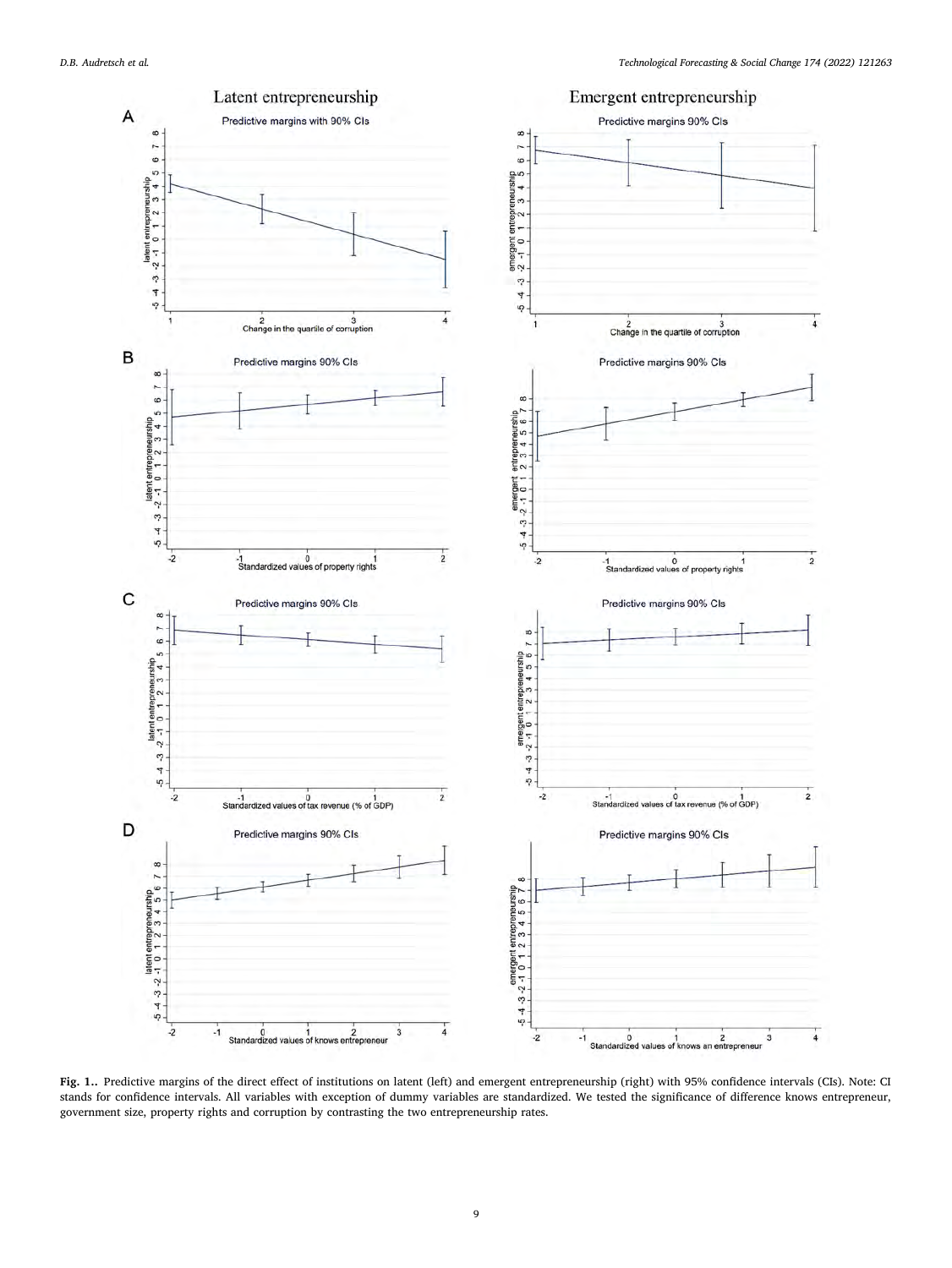<span id="page-9-0"></span>

**Fig. 2..** Predictive margins of the effect of corruption on latent (left) and emergent entrepreneurship (right) conditional on changes in other institutional characteristics with 90% CIs. Note: CI stands for confidence intervals. All variables with exception of dummy variables are standardized.

2 to -5% can reduce latent entrepreneurship. This augments related findings of [Estrin et al. \(2013\),](#page-11-0) [Aidis et al. \(2010\)](#page-11-0) and Bjø[rnskov and](#page-11-0)  [Foss \(2008\).](#page-11-0) An increase in corruption reduces emergent entrepreneurship in countries with smaller and larger government sizes, demonstrating that corruption is a destructive force and an additional tax for emergent entrepreneurs - and that both an increase in government tax revenues and corruption will depress emergent entrepreneurship. In countries with smaller government size, a change in corruption from the first to the third quartile will reduce emergent entrepreneurship (from 6 to 5%); for those with large government size, it will decline from 7 to 6% (see Fig. 2B).

#### *4.2. Control variables*

In [Table 4,](#page-7-0) we see three controls are positive and significant for latent entrepreneurship: economic development (β=-1.75 -(-2.758), p=0.01) (specifications 2-5), capital ( $\beta$ =0.03, p=0.02) (specifications 2-5) and better democratic institutions (β=0.02-0.03, p=0.04) (specifications 2- 5). Regime durability is positive for latent entrepreneurship (β=0.20- 0.32,  $p=0.03$ ) (specifications 2-4), but the effect disappears if we control for country fixed effects<sup>3</sup>. High status of entrepreneurs matters for latent entrepreneurship ( $\beta$ =0.22-0.25, p=0.03) (specifications 2-5). A one

 $^3\,$  Slow change in political regimes could almost act as a type of country fixed effects.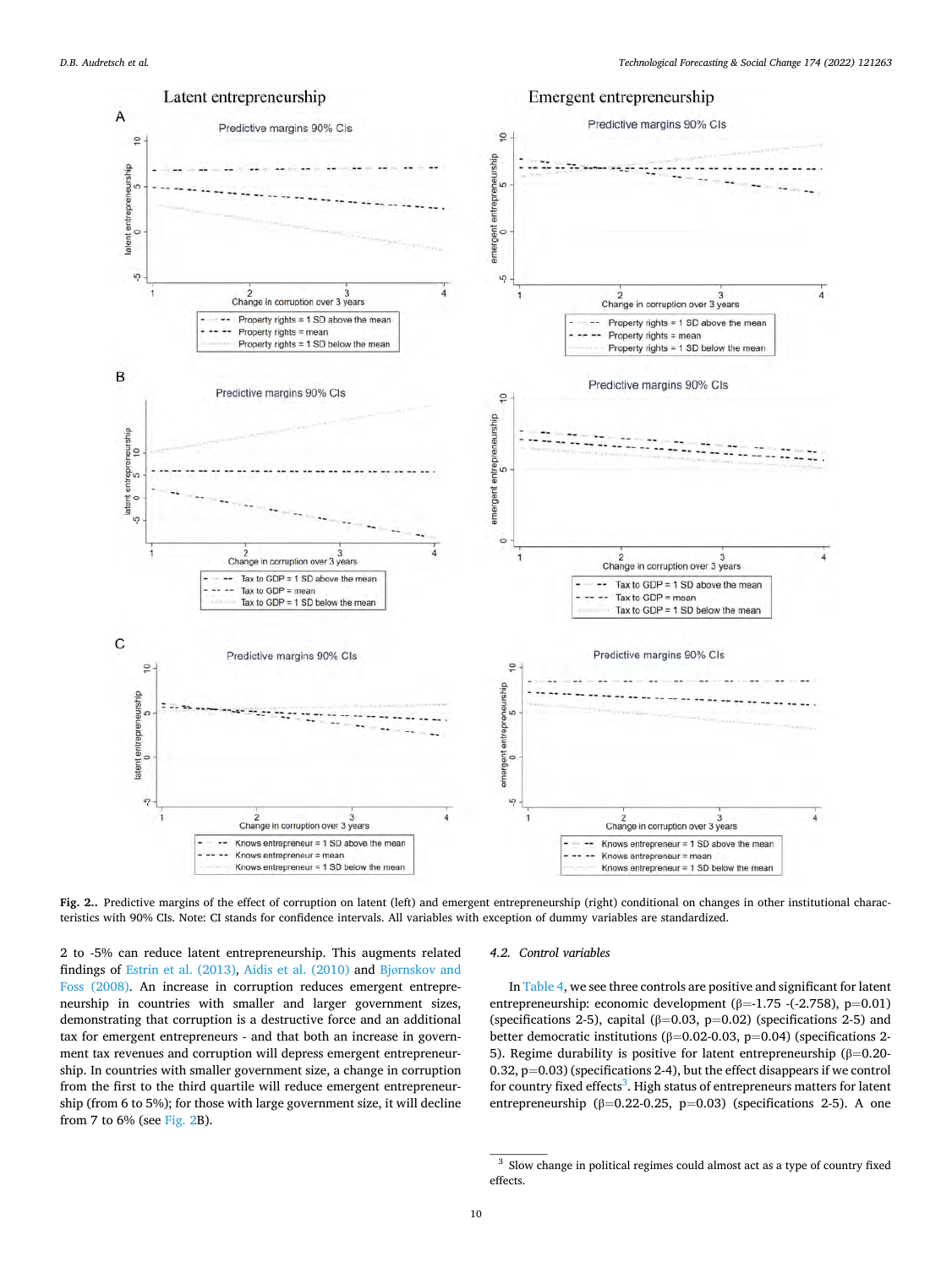percent increase in self-employment rate corresponds with 0.12 and 0.19% increases in latent (β=0.12, p=0.01) and emergent (β=0.19, p=0.01) entrepreneurship respectively.

#### **5. Discussion and conclusion**

We developed a model to examine how institutional heterogeneity affects latent and emergent stages of entrepreneurship. In doing so, we addressed growing calls for more fine-grained analysis on the importance and relevance of institutional settings in explaining entrepreneurial activity (Audretsch et al., 2021; [Estrin et al., 2013](#page-11-0)). We integrated the economic and sociological frameworks of [Williamson](#page-11-0)  [\(2000\)](#page-11-0) and [Granovetter \(1985\),](#page-11-0) and focused on the effects of corruption, entrepreneurial networks, property rights, and government size on latent and emergent entrepreneurship. Using a cross-country dataset of 66 countries over the period 2005-2015, we employed panel data analysis and other modelling methods to test our hypotheses (see Table 5).

Our findings show that both latent and emergent entrepreneurship can be affected differently by a combination of changes in institutional context, adding important nuance about stage of entrepreneurship to the extant research on types of (usually emergent) entrepreneurship (see [McMullen et al., 2008;](#page-11-0) [Stenholm et al., 2013](#page-11-0); [Estrin et al., 2013](#page-11-0); Audretsch et al., 2021).

Increases in government size, corruption and entrepreneurial networks do not directly affect emergent entrepreneurship - but securing property rights does. In contrast, property rights and government size do not directly affect the stock of latent entrepreneurs, while corruption and entrepreneurial network do.

We consider that corruption as an institutional deficiency will reduce the positive effects of secure property rights and entrepreneurial networks on latent and emergent entrepreneurs. We also demonstrate that the negative effects of government size on entrepreneurship (see [Autio](#page-11-0)  [et al., 2014; Estrin et al., 2013](#page-11-0)) can be further accelerated by an increase in corruption for both latent and emergent entrepreneurs. We also found that when government size is small, corruption may grease the wheels of latent entrepreneurship.

Access to entrepreneurship opportunity is important for inclusive economic development. Our results indicate that weaker property rights and corruption constrain latent entrepreneurs, whereas in contexts with weaker property rights, emergent entrepreneurs could use corruption as a type of "grease" (Méon and Sekkat, 2005: Méon and Weill, 2010). In countries characterized by a concentration of economic and financial resources among a small group, such as wealthy families and family networks [\(Morck et al., 2005](#page-11-0)), those who already own businesses could further enhance their advantages in accessing resources and new business opportunities by using corruption. This could deepen economic

#### **Table 5.**

Hypothesized relationships and empirical results.

| , pomestica remnominipo mia empiricar resume                                                                                                                             |                            |
|--------------------------------------------------------------------------------------------------------------------------------------------------------------------------|----------------------------|
| H1: Corruption discourages latent and emergent<br>entrepreneurship.                                                                                                      | Supported                  |
| H2A: Entrepreneurial networks encourage both latent and<br>emergent entrepreneurship, with a stronger effect for<br>emergent entrepreneurs.                              | Mixed / partial<br>support |
| H2B: A higher corruption context will decrease the positive<br>influence of entrepreneurial networks on latent and<br>emergent entrepreneurship.                         | Mixed / partial<br>support |
| H3A: Secure property rights will encourage latent and<br>emergent entrepreneurship.                                                                                      | Not supported              |
| H3B: Higher levels of corruption will reduce the positive<br>relationship between secure property rights and latent and<br>emergent entrepreneurship.                    | Supported                  |
| H4A: Larger government has a negative effect on both latent<br>entrepreneurship and emergent entrepreneurship, with the<br>effect being larger for latent entrepreneurs. | Not supported              |
| H4B: More corruption will increase the negative effect of<br>government size on latent and emergent entrepreneurship.                                                    | Supported                  |

entrenchment and compound resource misallocation (see [Morck et al.,](#page-11-0)  [2005\)](#page-11-0). Not all emergent entrepreneurs benefit from this kind of entrenchment, of course. Our findings suggest that interventions in broader governance and anti-corruption can play a role, expanding opportunities for entrepreneurship could consider how in addition to direct or targeted interventions aimed specifically at increasing startup and growth opportunities for new businesses (e.g., business support services, technical assistance, business plan competitions, increasing lending to the business sector).

Unlike previous work [\(Aidis et al., 2010;](#page-11-0) Bjø[rnskov and Foss, 2008](#page-11-0); [Estrin et al., 2013](#page-11-0)), we do not find strong evidence that entrepreneurship will be crowded out by government size. The joint role of corruption and government size, and their effects independently on entrepreneurship, are an important question for future research because corruption itself has implications for government size (see [Cuervo-Cazurra, 2006](#page-11-0); [Dutta](#page-11-0)  [and Sobel, 2016\)](#page-11-0).

Overall, our findings line up with arguments which connect the impact of macro-level institutions as moderated by societal structures and networks [\(Meyer and Rowan, 1977;](#page-11-0) [Suchman, 1995\)](#page-11-0). [Granovetter](#page-11-0)  [\(1985\)](#page-11-0) argued that formal governance structures and social networks drive entrepreneurship, and our findings show there are important relationships between them. Our results for latent entrepreneurship are consistent with this as the role of broader institutions (formal property rights and government size) are weaker for entrepreneurship than for entrepreneurial networks. However, we do not see this for emergent entrepreneurs. It could be the case that if an individual already owns a business, concerns about protection of property and appropriation rights are paramount.

We provide support for a nuanced understanding of how institutions for entrepreneurs are related in a complex way, as pointed out by [Estrin](#page-11-0)  [et al. \(2013, 2020](#page-11-0)), going beyond "weak" or "strong" institutions.

## *5.1. Limitations and future research*

We consider our case for causality to come from a cross-country model with both macroeconomic and social embeddedness, allowing us to distinguish between different levels of institutions and their complexity. We were also able to examine the time effects of corruption, means how long it may take for an entrepreneur's response to changing institutional context. [\(Williamson, 2000](#page-11-0)). Still, it would be useful for longer lags to be applied on other institutional variables should more extensive longitudinal data become available.

Secondly, some of our measures have limitations. GEM entrepreneurship measures can have varied comparability between developed and developing countries. We controlled for time-invariant systematic measurement errors using country-level fixed-effects, which helped to reduce concern but affected the goodness of fit of the model with limited sample size. Moreover, obtaining data on slow-changing informal institutions [\(Baumol, 1990\)](#page-11-0) such as trust, traditions and cultural norms is inherently problematic, but worthwhile for future research. More research is needed to experiment with curvilinear relationships between institutional levels in [Williamson](#page-11-0)'s (2000) framework and beyond. Related to this, finding an effective proxy for governance is difficult because the "play of the game" ([Williamson, 2000](#page-11-0)) is not an objective phenomenon that is easy to capture. Our measure is based on tax revenues, which allows insight broadly into resource size; however, future research could use a wide range of measures that capture governance in various dimensions.

Future research is needed on the relationship between latent, emergent and other types (e.g., high-growth) of entrepreneurs. Examining transitions from one stage to another would allow for insight on determinants of the stock of specific entrepreneurial activity and the factors influencing transitions across stages. Heterogeneity in other institutions related to intellectual property rights, appropriability of innovation, and cultural norms are useful topics for study, as well as active government, including taxes and government size (see